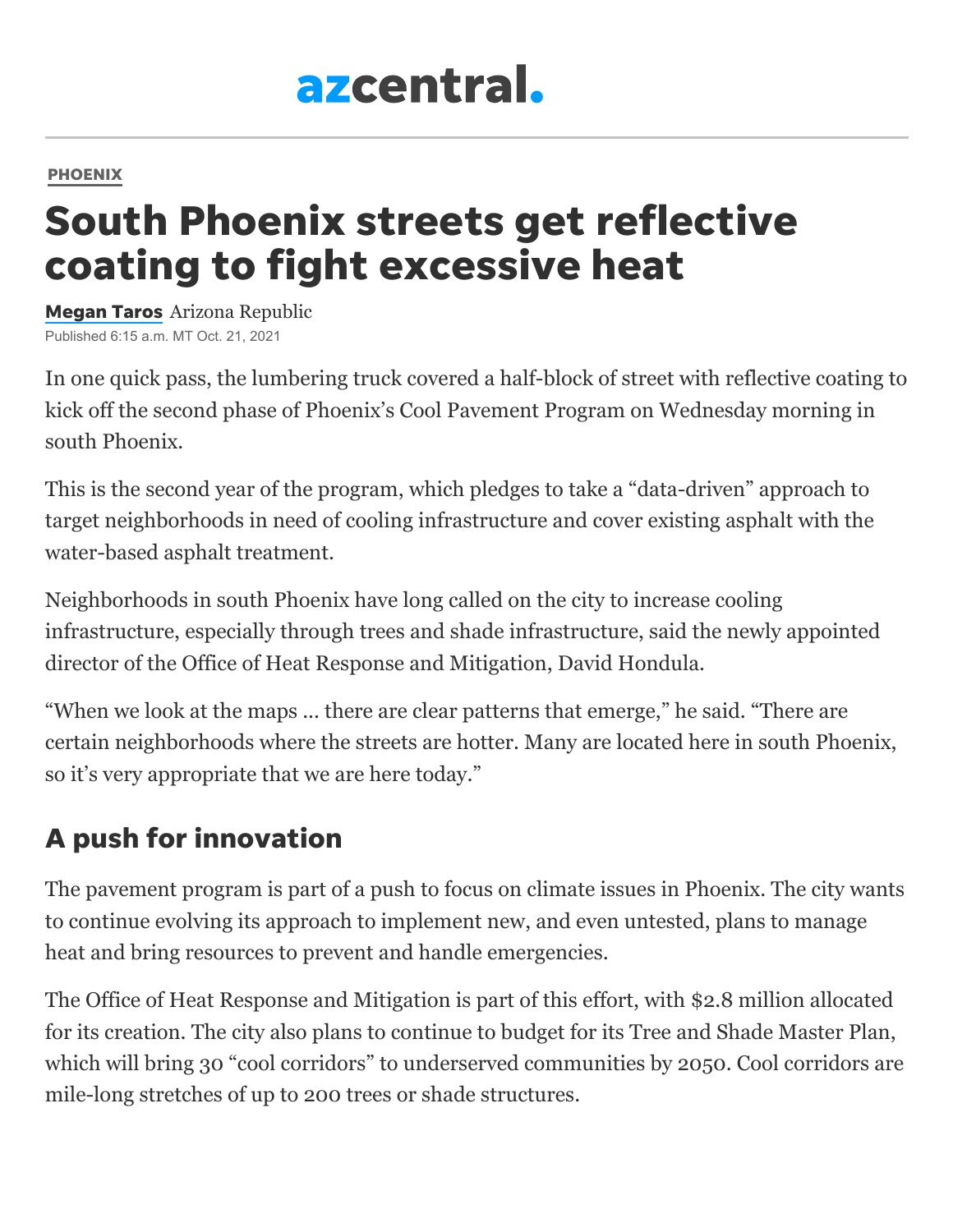"Great cities take on global problems and find solutions," Mayor Kate Gallego said. "Our Cool Pavement Program is one of the most innovative in the country."

According to early findings of the pilot program, released Sept. 14, the treatment – which has both light and darker versions – showed temperatures 10 to 12 degrees cooler than traditional asphalt without the treatment.

It's also shown signs of increasing the life span of existing asphalt.

Hondula said the early results are "promising," but the long-term picture will be made clear after a few more years of data collecting.

#### Data and collaboration

South Phoenix, which can get up to 13 degrees hotter than other parts of the city, has faced decades of climate disinvestment.

Neighborhoods like south Phoenix that are disproportionately harmed by excessive heat and poor air quality are usually communities of color and low-income communities. South Phoenix is 62% Latino and nearly 17% Black, according to 2019 census figures.

A 2018 study from the American Public Health Association says a lack of political power and representation makes it difficult for communities of color to build defenses against climate change.

City officials said that Phoenix will use data to determine which areas have the greatest need for cool pavements and will collaborate with the community to find locations for climate initiatives such as cool corridors.

"This is a part of the city where we can make the biggest impact," Gallego said. "We want to have an equity lens."

Phoenix City Council adopted the city's Climate Action Plan last week, but delays in its Spanish translation resulted in criticism during the comment period from climate groups and residents that the city did not engage enough with communities in south Phoenix.

The Office of Heat Response and Mitigation is adopting the Nature's Cooling Systems Heat Action Guide to structure its outreach in a way that is valuable to the community, Hondula said.